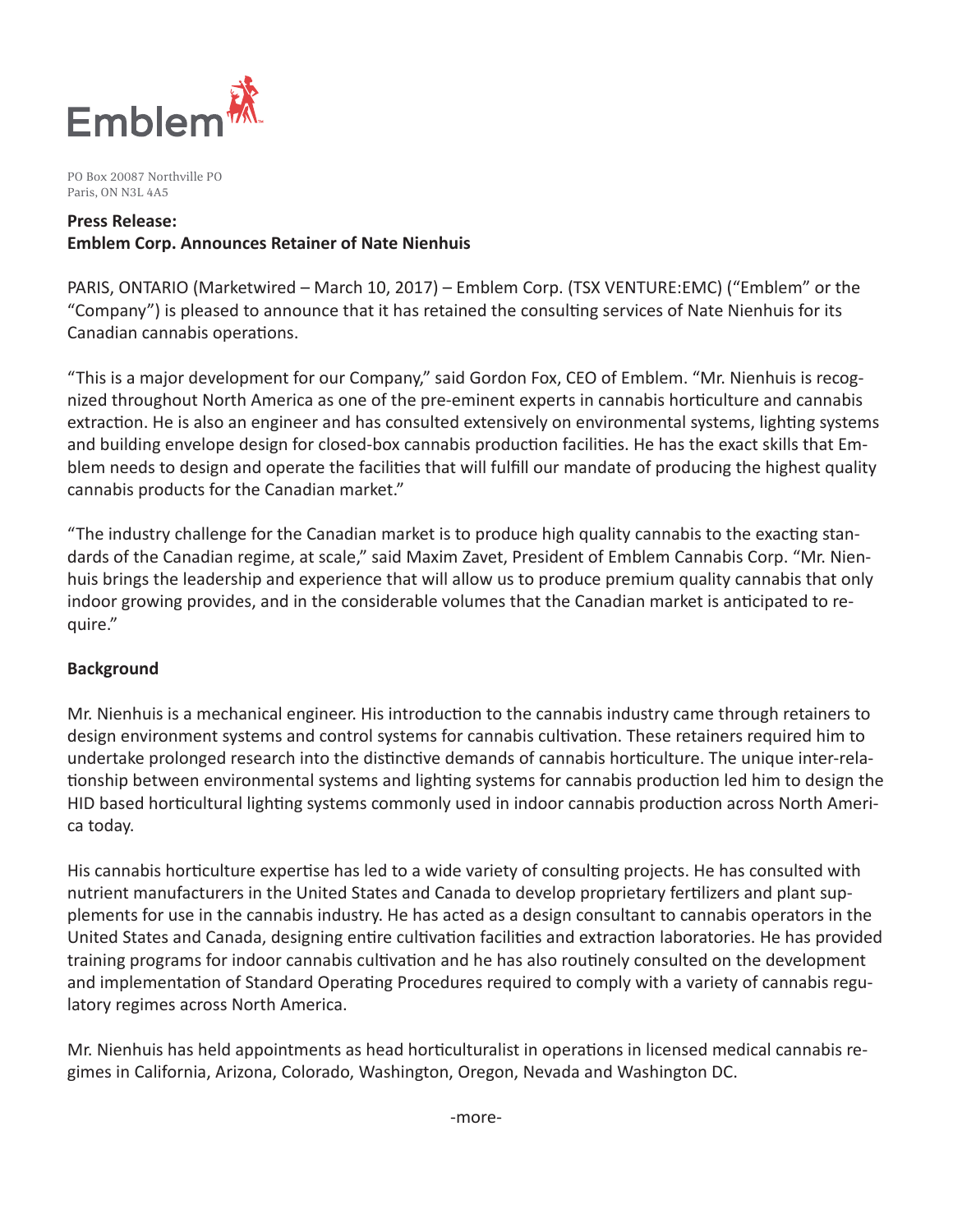### **Emblem Corp. Announces Retainer of Nate Nienhuis Page Two**

In 2012, under the auspices of the US Department of Health and the US Drug Enforcement Administration, Mr. Nienhuis consulted on the District of Columbia's program for legalized medical cannabis, grew cannabis for that program and developed the extraction capability for that program. He undertook similar consulting retainers in Maryland. The compliance regimes for cannabis production in Washington DC and Maryland have a similar level of complexity to the compliance requirements of the ACMPR regime.

Mr. Nienhuis has also utilized his engineering background to develop and sell equipment for the safe extraction of cannabinoids. He was one of the first individuals to migrate extraction from butane-based to super critical and sub-critical pressure CO2 extraction, the current standard for cannabis extraction in North America. As an extraction expert, he has consulted on facility design for commercial scale cannabis extraction laboratories in the United States and Canada, including the required compliance with Class 1 Division 1 standards (use of volatile chemicals).

## **Importance to Emblem**

Emblem's business plan is focused and dependent on the production of very high quality cannabis in a closed box, clean room environment. Producing cannabis to the exacting standards of the ACMPR regime is quite challenging. Producing cannabis to this standard, but at the scale that the Company expects will be required in the future will be even more demanding. Emblem recognizes that horticultural expertise and leadership will be a key element in the success of Emblem's dried flower strategy.

Emblem's business plan also involves the production of high quality cannabis oil and cannabinoid based medication in standard pharmaceutical dosage formats. A complete command of the science and technology of cannabis extraction is critical to the success of Emblem's oil and pharmaceutical business.

Closed box production facilities are capital intensive. As Emblem builds additional capacity at its facility, it is critical for Emblem to have "in-house" design expertise for all elements of building envelop science, environmental systems, control and lighting systems to ensure the highest quality production facility at the lowest cost and greatest efficiency.

Mr. Nienhuis brings to Emblem all of these essential skills.

"We are delighted to have Nate as a member of our team and delighted that he has made a long-term commitment to Emblem," said Mr. Fox.

# **About Emblem**

Emblem is licensed under the Access to Cannabis for Medical Purposes Regulations (the "ACMPR") to cultivate and sell medical marihuana. Emblem carries out its principal activities producing marihuana from its facilities in Paris, Ontario pursuant to the provisions of the ACMPR and the Controlled Drugs and Substances Act (Canada) and its regulations.

-more-